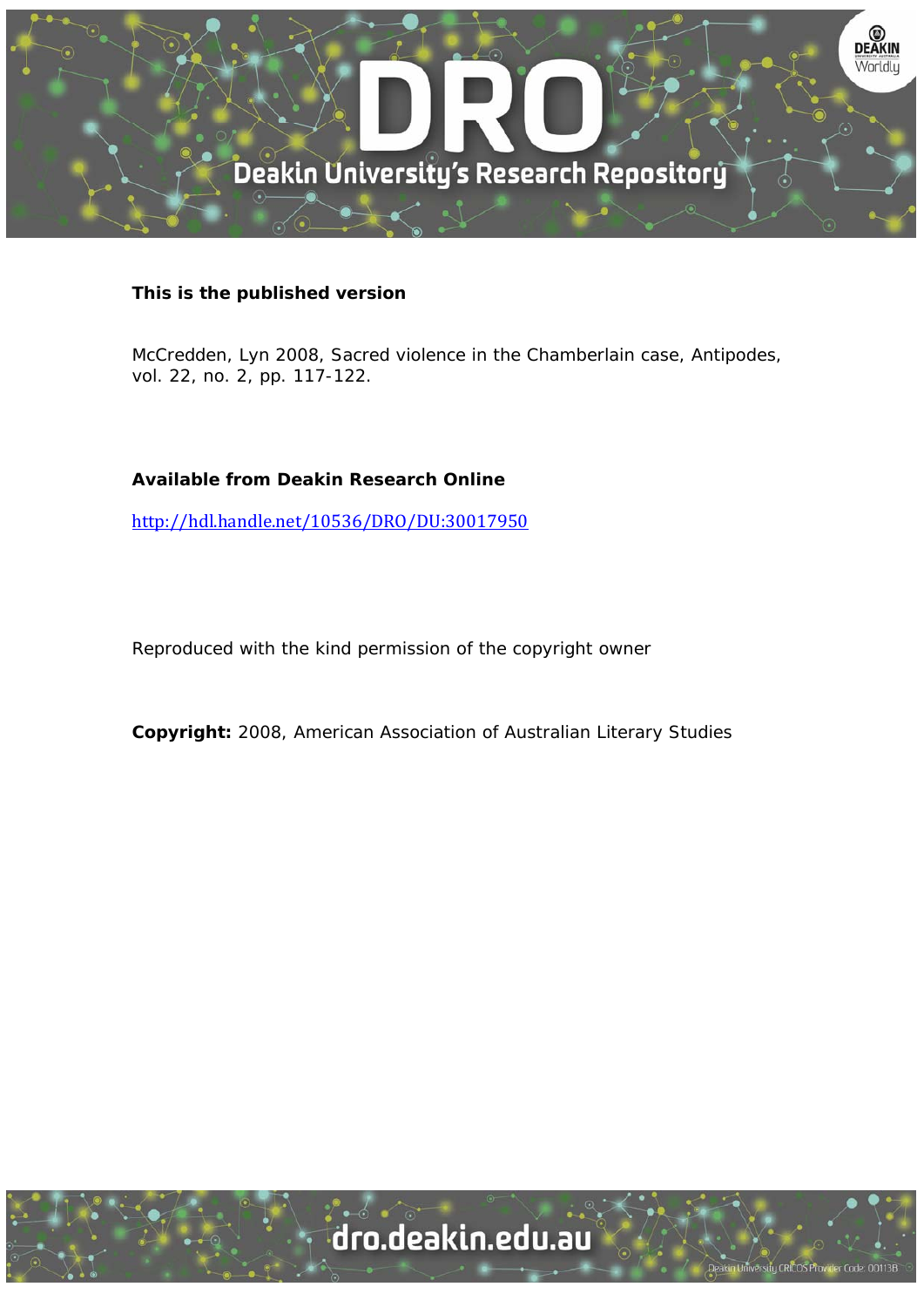

LYN MCCREDDEN Deakin University

## THE SCAPEGOAT

In the early 1980s, many Australians demanded their say about "Lindy Chamberlain." On radio, in letters to the media, over coffee and on television, we exposed our wisdoms about mothering, matricide, inappropriate family holiday destinations, religious sects, the dressing of children in black, the desert, the law, and the requirements of justice. Australians-not for the first time-eagerly devoured tales of uncanny happenings in the desert. In the heart of the county, at Ayers Rock as it was still called, a sacrifice of some kind had occurred. "Why would you take a child out there?" "As if a dingo could do that!"

At the center of the maelstrom was the small, determined figure of a woman. The factors that signaled out Lindy Chamberlain from the very beginning were her gender and her religion. Her gender, or the way she was perceived to perform it, was seen increasingly as truculent, not sufficiently griefstricken, not meek or repentant in the face of growing media and legal accusations against her. Further, the Chamberlains' membership of what mainstream Australia saw as a "strange," imported religious group, The Seventh Day Adventists, soon became a source of intrigue and some derision to the general public. Not seen as a cult, quite, this barely understood American religious group and the Chamberlains' membership of it was deemed different and suspicious.

Within this context of increasingly flamboyant media constructions-a gothic, violent outback setting that even today lives within myths of frontier lawlessness, paganism, and racial atrocities-the figure of Lindy Chamberlain rose up as scapegoat. Woman as good or evil Mother, as strong or hardened, as one of "us" or a stranger in our midst  $-$  no image of Lindy Chamberlain was produced which could not be twisted into the shape of its opposite. In the gathering clouds of "hearsay" and "judgment," Australian society was, perhaps half-knowingly, enacting a sacred and ancient ritual, offering up one for the whole.

In 2004, Di Drew, director of the two-part miniseries *Through My Eyes,* based on the Chamberlain case, reported that when she spoke about Lindy Chamberlain to groups of friends, or

\* \* \*

to the extras on set, asking whether they thought Lindy (as many called her) guilty or innocent, "the response was usually the same: the group divides 65/35 per cent, with the majority verdict being guilty." For Drew this was amazing, and she reflects on the ways in which myth accrues around history and everyday normality: "It was all about that landscape and that place. It was about spirituality and it's been about religion, and a baby's name, and behaviour that's not typical" (Enker 4).

However, for John Bryson, author of the book-length study Evil Angels, also later made into a film, such behaviors were not atypical; nor were the many so-called scientific biases and mistakes made across the years since that night, 17 August 1980. They are for him the product of culture. In a sharply positioned piece in the *Sydney* Morning *Herald* in 1995, after the belated inquest into the whereabouts of the body of Azaria Chamberlain, Bryson wrote:

Once the laboratory mistakes are all swept away, the witnesses left standing have human faces ... this third finding is a product of its culture, as are judgments of any kind. In that culture, we watch a fascinating mechanism at work: it's something like an inability to retrace one's steps, whatever the cost, or however wrong the path was (Bryson 21).

This essay explores the nature of this "fascinating mechanism," asking how culturally typical was the behavior of those intimately involved in the Chamberlain case, and of those more far-flung but still somehow drawn into the drama. The case reminds us of the potency of myth, and of ritual, the uses to which they are put in supposedly secular, political contexts. Myths-and stereotypes-about women in many culturesdamned whores and god's police, Mary the mother of God and Mary Magdalene, in myth a prostitute; women as dirty, and women as pure, or at least sent to clean. Further, the essay will argue that responses to the Chamberlain case, and particularly to the figure of Lindy Chamberlain, need to be read within a context of sacredness, ritual, and scapegoating, concepts with disturbing connotations for many in the supposedly deeply secular nation of Australia. The Lindy Chamberlain case opens up the intimate link that exists between the sacred and violence-as the world crashes down, woman will descend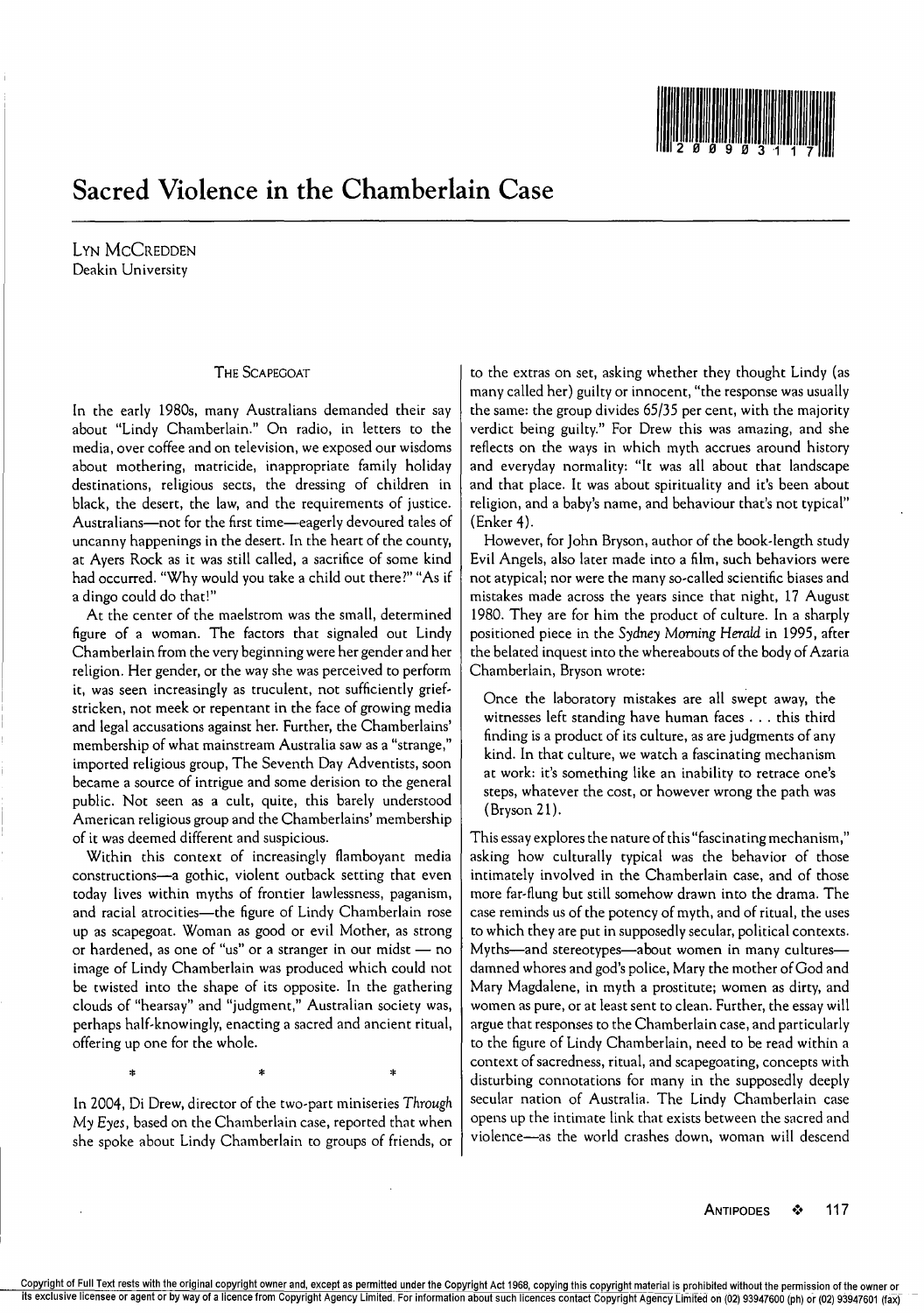and sweep up the shards; or, differently, it has all gone wrong, it must be *her* fault. Not only is the Chamberlain case readable within such a context, but much of the import of what happened to this woman and her family needs to be examined in relation to the category of the sacred, as a way of thinking further through the often rancorous divide between sacred and secular in Australian culture.

## SACRED AND PROFANE

While secularity has its own history, and cannot be reduced to "the profane," it's important firstly to examine the division between the realms of the sacred and the profane that structure early twentieth-century anthropological thinking. In Emile Durkheim's *The Elementary Forms of Religious Life* (1912), Rudolf Otto's *The Idea of the Holy* (1933), and Mircea Eliade's *The Sacred and the Profane* (1957), the realm ofthe sacred was articulated as separate from the profane world of everyday, domestic, and ordinary existence, though impinging upon it as an archaic force. In Durkheim's work this power was life giving and necessary to individuals and society but could also be ambiguous and even dangerous. Otto built on Durkheim's notion of the anti-rational power of the sacred, locating it "beyond" the profane and employing certain elements of the sublime, including dread and awe in response to the sacred. For Durkheim, the sacred operated in society through the setting aside of specific times, places, actions (rituals of sacrifice and blood-letting, cleansing, purifying, etc.) and objects (totems, emblems), which maintained for the clan a separation of sacred and profane.

For Mary Douglas, too, writing several decades later, ritual was at the core of understanding the relations between sacred and profane. In Douglas's canonical work *Purity and Danger* (1966), based on her field work in the Belgian Congo {1949-1951 and 1953), she is concerned with understanding the rules a culture establishes in order to decide what is clean and what unclean, what is to be considered holy and what untouchable. In relation to the foundations of ongoing]ewish cultural rules regarding what can and cannot be eaten, and what is constituted as clean, Douglas wrote: "A rule of avoiding anomalous things affirms and strengthens the definitions to which they do not conform" (41). Douglas' work continued this concern with borders and definitions, asking how and why it is that peoples need to classify, and to ritualize those classifications. Developing her understandings of taboos and cleanliness in overtly religious societies, she extended these cultures' need for classification and ritual, applying her findings to all societies, writing:

As a social animal, man is a ritual animal. If ritual is suppressed in one form, it crops up in others, more strongly the more intense the social interaction ... Social rituals create a reality which would be nothing without them. It is not too much to say that ritual is more to society than words are to thought. (63)

Hence, Douglas's work elaborated upon the sacred aspects of

ritual, taboo, anomaly, and conformity to the group, across both religious and so-called secular societies, understanding that cultures need to establish what is acceptable and necessary for order, as against what must be eradicated as anomalous. Ritual, and the raw, instinctual nature of the processes that impel such rituals of recrimination and bloodletting, were certainly evident in the Chamberlain case.

Like Douglas, philosopher René Girard has been influential in questioning this earlier dichotomy of sacred and profane. His seminal texts *Violence and the Sacred* and The *Scapegoat* contribute in specific ways to understanding the Chamberlain case. What are most pertinent are Girard's insights into the relationships between sacredness, violence, and sacrifice, read, with Douglas, as pertaining not just to other, past or so-called primitive societies, but in the urban, western cultures of today.

For Girard, social violence must be understood as a central, sacred, and structuring element of social life. Girard argues:

the operations of violence and the sacred are ultimately the same process. Although ethnologists are generally disposed to acknowledge that violence exists at the heart of the sacred, they also hasten to add that the sacred includes another, more important and directly contradictory element ... it involves order as well as disorder, peace as well as war, creation as well as destruction ... the theory of generative violence permits us to define the sacred in simple, concrete terms  $\dots$  Nonviolence appears as the gratuitous gift of violence  $\dots$  men are only capable of reconciling their differences at the expense of a third party ... the surrogate victim. *(Violence* 273)

In conjoining the violent and sacred practices of many cultures through history, Girard also (controversially) introduces the pan-historical role of the scapegoat and of communal sacrifice. He asks how communities, when they are undergoing particular forms of violence--whether from nature, or between warring groups, or because of an individual's actions-found stability and equilibrium again. Girard describes what he calls "generative unanimity," understood as "a process for changing bad violence into stability and fecundity ... in the attenuated form of ritual sacrifice." (280-81). It is in this reading of the workings of the sacred that the role of a surrogate victim arises.

Of course, Girard's interpretive agendas need to be acknowledged from the outset. He makes his claims regarding the role of the scapegoat and of ritual within a larger-and in many aspects quite radical—Christian context, which acknowledges the centrality of Christ who "offered us a new historical possibility for breaking the underlying structure of violence" (Petersen 642). As his critics have argued, it is sometimes unclear whether Girard's claims are really historical and scientific, and how much they are metaphorical or psychological. As one critic of Girard et ai's *Things* Hidden since *the Foundation of the World* (1987) writes:

when he seeks to ground his psychological insights within a literal historical framework, he becomes insensitive to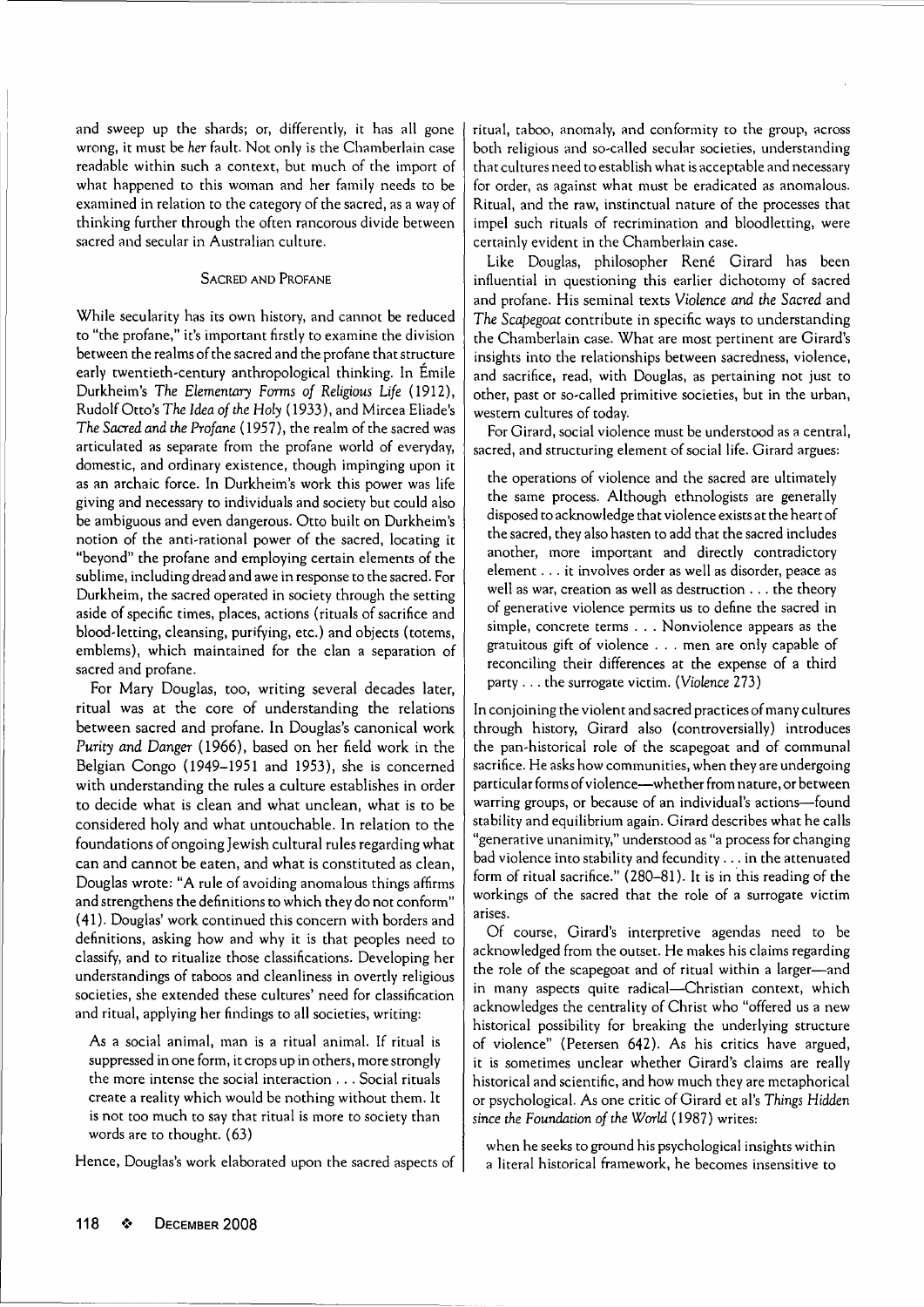the complexities of the religious symbolization process. By insisting that there literally must be a "founding murder" as origin ofsacrificial ritual, he artificially separates human symbolizing from historical phenomena." (Petersen 642)

#### ORDINARY AUSTRALIA

My argument rests strongly on the psychological and metaphoric resonances of Girard's ideas. It is irrefutable that such processes of scapegoating, with all their tragic dimensions, were set in train around the Chamberlain case. The complicating factor-of bad violence turned into stability-described by Girard in positive, Christian terms in regard to a society's need for ritual, can be seen operating, but askew, in this case. Australians—supposedly laconic, secular, not given to the genre of high tragedy, but more usually of comedy or self-parody-found themselves embroiled in a narrative that horrified and fascinated: sacrifice, a child's death, maternal guilt, an ancient desert setting which provoked wild characterizations and judgments. A grand moral and existential battle was initiated juridically and in the media on the back of an "ordinary" Australian family.<sup>1</sup>

In the name of justice, Australians from many different places and backgrounds wanted their say, and their say, it seemed, demanded a culprit, legal intervention, a scapegoat, and retribution. It was almost as if it was every Australian's right and duty to have something to say, and this something was usually of a moral, and/or judicial nature. The dingo and black sacrifice jokes came a little later. This phenomenon of nationwide opinionizing highlights the core cultural contradiction: in the name of communal justice and stability, an avalanche of violent and scapegoating media articles, television programmes, and legal processes were unleashed on the head of a woman. How far can we interpret this avalanche of attention and involvement in the case, from right around the country, as well as internationally, as an enactment of ancient, sacred ritual of scapegoating, as evidence of a deep need to keep the borders of social stability patrolled, the role of the woman and the family in place, the sanctity of motherhood fixed?

Lindy Chamberlain was fixed: as a Seventh Day Adventist, the wife of a preacher, from the highly religious community of Cooranbong, near Avondale, NSW, where there was a Seventh Day Adventist theological college and five SDA churches, one with over 1000 members, in a small area. Not much was known by the broader Australian society about Seventh Day Adventists then, but it was soon broadcast that they were vegetarians, that they didn't drink coffee, tea, or alcohol, and that they officially adhered to strict laws of justice and personal righteousness. For Adventists, Jesus was believed to have removed himself from Earth at his death, and to be doing "investigative judgment" on all who would make a claim to be admitted to heaven. Americans Ellen G. White and her husband James were discussed in public forums as prophets of the SDA movement: they had lived in Australia, in the Avondale area, and had chosen under God's directions

the site of the theological college.2 Such background "facts" began to circulate about Lindy Chamberlain and her family's religious history. Secular Australia was in a frenzy.

Within this national frenzy a litany of strange "facts" and moral opinions, still able to be recited today by many Australians, began to circulate via the media and from person to person: the child had been named "Azaria," which meant "sacrifice in the desert"; Lindy had been known to dress the baby in black, with connotations of Satanism or witchery for some pundits; the deed had been committed in a strange, even haunted place, Ayers Rock (Uluru), where Aborigines were making what to non-indigenous Australians sounded like wild claims about sacred connections to the country, and the Rock. What kind of woman would take her children out to such a place-and such a young child at that? The buzz of suspicion soon grew deafening across the country, and Lindy Chamberlain was transformed, little by little, from suffering mother to perpetrator.

#### THE FEMALE MONSTER AND HER SOCIETY

In the public embrace of these religious "facts" and opinions, Chamberlain was transmogrified even further from woman to some other kind of *creature:* doing her nails in court, refusing to cry in public, affectless. The discourses that began to emerge around her raised questions about whether she was a real mother, a real woman, a normal Australian. In this context we must ask again: "What is a scapegoat?" Girard describes the nature of the ritual victim:

If the victim is to polarize the aggressive tendencies of the community and effect their transfer to himself (sic), continuity must be maintained. There must be a "metonymic" relationship between members of the community and ritual victims. There must also be discontinuity. The victim must be neither too familiar to the community nor too foreign to it ... this ambiguity is essential to the cathartic function of the sacrifice. (286)

While critics such as Martha Reineke have criticized Girard for the lack of gender concerns in his universalizing and panhistorical anthropology (Reineke 1992), Girard's analysis of the processes of the sacred and of societal demands for sacrificial victims is still, arguably, enormously helpful and suggestive as we observe the Chamberlain case. Do we, in this case, detect "a collective transference against a collective victim that can be completely arbitrary and against whom all tensions are projected, the scapegoat." (Girard, qtd. in Muller). Some would argue that the legal and communal processes that "established" Lindy Chamberlain as guilty were not completely arbitrary, yet in hindsight they take on an awful, arbitrary logic: the woman as scapegoat. Julia Kristeva's gendered intervention on the nature of the sacred does move us one step further in thinking about the context of the Chamberlain case:

Could the sacred be, whatever its variants, a two-sided formation? One aspect founded by murder, and the social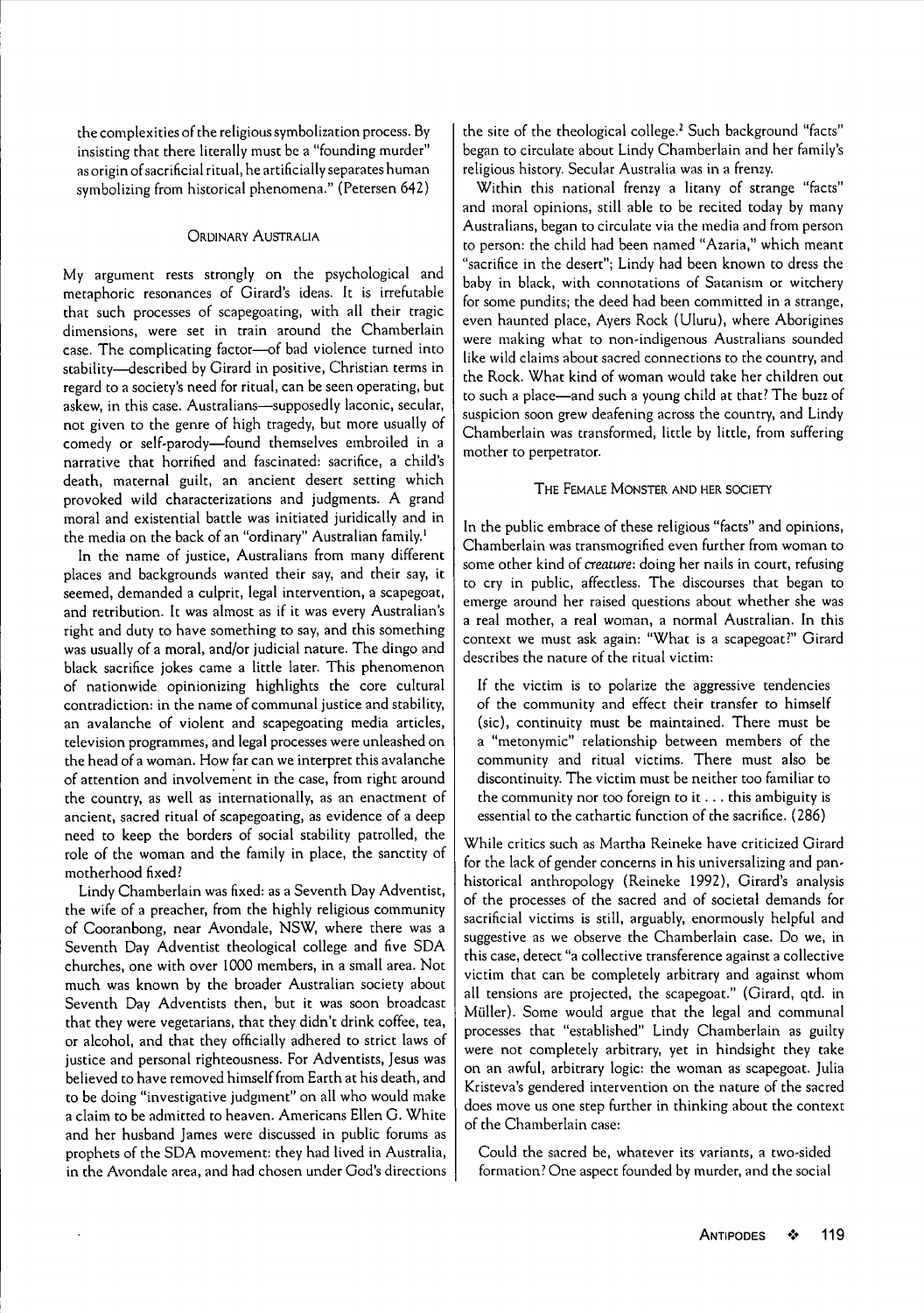bond made up of murder's guilt-ridden atonement, with all the projective mechanisms and obsessive rituals that accompany it; and another aspect, like a lining, more secret still and invisible, non-representable, oriented toward those uncertain spaces of unstable identity, toward the fragility-both threatening and fusional-of the archaic dyad, toward the non-separation of subject/ object, on which language has no hold but one woven of fright and repulsion? (Kristeva 58)

In *Powers of* Horror, Kristeva introduces gender and the archaic dyad-the mother and child-into her discussion of sacredness and scapegoating. She also suggests an even more primal origin to this figure of woman-woman as the one who will always already be both source of identity and meaning, and of defilement, abjection, loss of stability. Kristeva, drawing on Freudian and Nietszchean notions of archaic violence, here distinguishes between the socio-political realities of violence and its ritual assuaging, on the one hand, and a more linguistic and psychological understanding of the primal human condition, formed through the dyad of mother and child, and before language, representability, identity. This latter state she describes as causing "fright and repulsion" in the proper, law-abiding world of discrete representations, of right and wrong, he and she, murderer and innocent. By extension, the scapegoat in Kristeva's frame must be the abject creature par excellence, passing from the proper to the improper, the clean to the monstrous, the mother to the murderer. That which both fascinates and must be expelled.

And so the question must be asked again of the very real-everyday, political, lived--Chamberlain case: Is transformation-of social violence, of the rituals of bloodletting, scapegoating, and abjecting at a social levelever possible? Can the memory of the Chamberlain case effect a difference in the way Australians conduct their processes of mercy and justice? In the face of Kristeva's psychoanalytic universalizing, it perhaps seems a na'ive question. Are societies-pre-modern and so-called modern-inevitably driven to such rituals of perpetual scapegoating?

#### PERPETUAL SCAPEGOATING?

According to Girard, and also the anthropologist and Biblical scholar Mary Douglas, so-called modern societies with their sophisticated legal procedures are in no way exempt from the sacred demand for release from guilt. Girardian critic Stephen Kaufman takes up this question:

What about "civilized" cultures? They are not free of sacred violence, but it tends to be more hidden, for at least two reasons. First, courts of law have generated order in "civilized" societies such that there appears to be no need for scapegoating to maintain social order. If someone feels slighted, they may take the issue to a supposedly impartial court, and peaceful resolution is possible in ways that are often not available to primal cultures. The need for sacred violence therefore appears reduced. In truth, judges have become the high priests, rendering judgment and punishing wrongdoers. A Girardian analysis still points to sacred violence at the origin of differentiating "good" from "bad," from which the law derives. (online)

This paper has been arguing that it is important to recognize Lindy Chamberlain, and to a lesser extent her family, as scapegoats of Australian culture's sacred violence. Often Girard, especially in his earlier works, speaks and writes as if such mechanisms are inevitably and simply repetitious, and that all societies are prone to this "storage of violent energy which tends towards explosion and ... In order for this violence to be deferred there must be a collective transference against a collective victim that can be completely arbitrary and against whom all tensions are projected, the scapegoat." (Girard, qtd. in Muller). If we accept Girard's basic premises (as historical, and/or metaphorical), we are able to consider "modern" societies, just as much as overtly religious cultures, now and in the past, as gripped and impelled by such mechanisms. It would take another essay, at least, to open up Girard's and others' arguments regarding the possibility of transformation of such mechanisms in the modern era.

At a more popular level of discourse, but similarly attempting to think about what purpose Lindy Chamberlain's scapegoating served for Australian society, the anonymous Australian author of the onemansweb blog site wrote on the topic:

Lindy Chamberlain offered us a wonderful opportunity. We could vent all our rage about children, and all our guilt, on this woman who was telling such an "unlikely" story. She was the ideal candidate for a scapegoat: female, not showing enough grief, a member of a strange religious group. We could safely tip all our hatred, prejudice and anger on her-as journalist, police, or the ever-expert general public.

While oneman has a gender-inflected argument here, it's important to note that his fuller discussion also embraces the Australian treatment of "disgraced" Governor-General Hollingsworth and what oneman calls "the howls for his resignation," and the "baying on commercial radio talkback." Scapegoating in the case of Lindy Chamberlain does of course have a very different orientation and set of circumstances. However, the same operations of social violence were observable in the case of former Bishop Hollingsworth, who before he was submitted to any civic legal inspection was caught up in highly emotional and explosive declarations of his guilt. As a religious figure accused of being at the very least "passive" in regard to the Anglican church's abuse of children, he was constantly described as culpable by the broader populace. In common with many societies, Australians have a history of vociferously calling for blood when the inflaming issue of the safety of children, in relation to the institutions of religion, is seen to be at stake, as they were in both the Chamberlain and the Hollingsworth cases.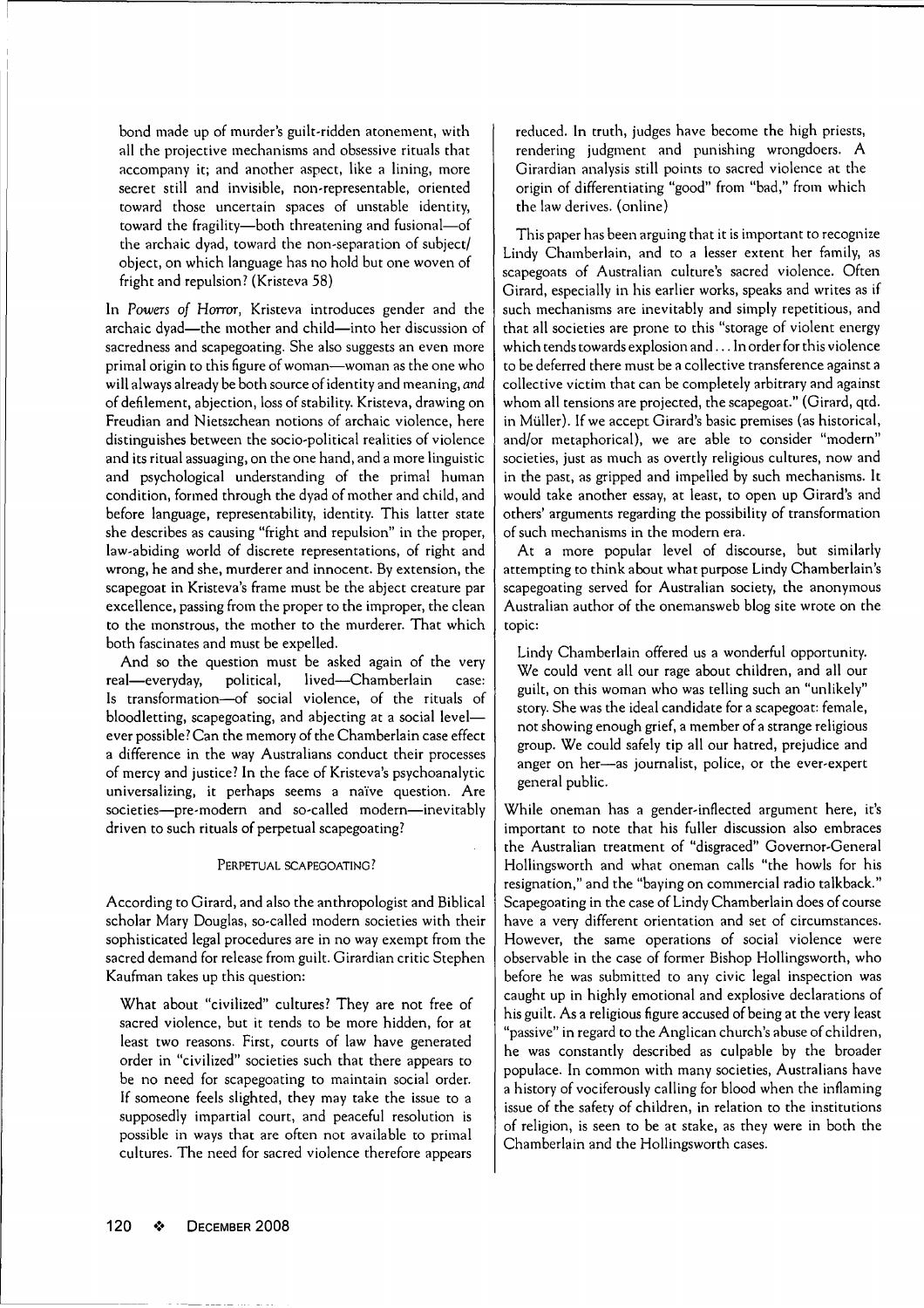#### LOGOS OF VIOLENCE, LOGOS OF LOVE

It has been possible to show that the Lindy Chamberlain case affirms, or even exemplifies, the central and arguably pessimistic thesis of perpetual scapegoating. Such arguments suggest that the practice continues in contemporary Australian society. However, in the context of the subsequent actions of individuals of good will, in parts of the Australian legal system and more generally, of those who were able to interpret acts of scapegoating in the Chamberlain case and to deconstruct its mechanisms in multiple ways, can Australians, in John Bryson's words, acknowledge the cost and the wrong path taken?Can we hope that this critical reflexivity and self-knowledge might act as a counterbalance to the worst effects of scapegoating? In his later view of sacred violent repetition, Girard does offer some more hopeful arguments. His 1987 work *Things Hidden* since *the Foundation of* the *World* points to this capacity for societies to understand their own violent sources. For Girard, such cultural self-knowledge comes slowly, however, through revelation:

The Logos of love puts up no resistance; it always allows itself to be expelled by the Logos of violence. But its expulsion is revealed in a more and more obvious fashion, and by the same process the Logos of violence is revealed as what can only exist by expelling the true Logos and feeding upon it in one way or another. (Girard 274)

Articulated in broad theological terms, Girard's argument might be too close to Christian dogma. At the everyday level of individuals and cultures, this understanding of the struggle between "the Logos of love" and the "Logos of violence" might make little sense, might seem merely metaphoric, or mystical. Certainly the living woman, Lindy Chamberlain, did not go peacefully or without a murmur-under the sign of love-into prison. She and her supporters waged vigorous resistance legally and through the media, against the violence to which she saw herself and her family being subjected. This resistance necessarily took place in a cultural context in which violent and subterranean, as well as overt religious and sexual stereotyping, was rife, and on terms already decreed by the "modern" society of which she was a citizen: the institutions of its policing, law, mass media, scientific knowledge. Such institutions, still trailing their enlightenment beliefs, most often define themselves as operating impartially-believing themselves to be at some remove from the perceived extremes both of "the Logos of love" and the "Logos of violence."

Twenty-eight years later we can now reflect on what we have learned from "the Chamberlain case": from the life, expressed feelings, beliefs, actions, and experiences of Lindy Chamberlain the woman, her daughter Azaria, her husband Michael, and their three other children, who were turned violently by their society into scapegoats. There will be individual responses to this drama, but at the level of the culture Girard's theory rings true here. Has the nature of the drama played out between "The Logos of love" and "The Logos of violence" become clearer in the intervening years? Can the Chamberlain case stand as a memorial, an accrual of wisdom, so that the very institutions of

this culture might be changed and empowered to acknowledge the horror and farce of violence and scapegoating to which it is so ineluctably and repeatedly drawn?

The final, though belated, liberation and legal vindication of Lindy Chamberlain may make us feel something of that new possibility. However, in the larger context of Australia's actions towards its indigenous peoples, and towards the many refugees who have sought asylum in this modern nation, it seems that scapegoating-the militant protecting of the borders of the self and the community against perceived violences without and within-continues, driven so often by potent, archaic forces. The recent Apology to the members of the indigenous stolen generation, delivered on behalf of the Federal government by Prime Minister Kevin Rudd, might be read in this larger context of sacred violence, as a new, more hopeful public ritual that seeks to address the repetitions of the past.  $\Box$ 

### NOTES

1 Of course, Freud was following the ancients, he argued, when he delineated the complexes and taboos that brew within the heart of the family, and all those fatal mothers and daughters: Medea, Antigone, Clytemnestra, Electra.

2 Ellen Gould White (1827-1915), acclaimed as an SDA prophetess, visited Australia from America between 1891 and 1900. See *The Australian Dictionary of Biography* entry.

## WORKS CITED

- Bryson, John. "The search for a culprit continues." *Sydney* Morning *Herald* 16/12/1995. "News and Features," 21.
- Durkheim, Emile. *The Elementary* Farms *ofReligious Life. 1912.* Trans. Joseph Swain. London: Allen and Unwin, 1963.
- Eliade, Mircea. *The Sacred and the Profane: the nature of* Religion. Trans. Willard R. Trask, New York: Harcourt Brace Jovanovich, 1957.
- Enker, Debi. "Trial by Fury." *Sydney* Morning *Herald 22/1/2004:* "The Guide," 4.
- Girard, Rene. *The Scapegoat.* 1982. Trans.Yvonne Freccero. Baltimore: The Johns Hopkins UP, 1986.
- ---. Things Hidden since *the Foundation of the World.* Stanford: Stanford UP, 1987.
- $V$ *iolence and the Sacred.* 1977. London and New York: Continuum, 2005.
- Kaufman, Stephen R. "Christianity and the Problem of Human Violence." Accessed May, 2005. <http://www. all-creatures.org/living/cphv-030.html>
- Kristeva, Julia. In *the* Beginning *Was Love: Psychoanalysis and Faith.* Trans. Arthur Goldhammer. New York: Columbia UP, 1987.
- ---. *Powers of Horror.* New York: Columbia UP, 1982.
- McKenna, Andrew J. *Violence and Difference: Girard, Derrida, and Deconstruction.* Chicago: U of lllinois P, 1992.
- Muller, Markus. "Interview with Rene Girard." *Anthropoetics* 2.1 (June 1996). Accessed April 2005. <http://www. anthropoetics.ucla.edu/AP020 l/interv.htm>
- onemansweb.org/jan/politics/ethics-scapegoat.htm (Accessed April 2005).